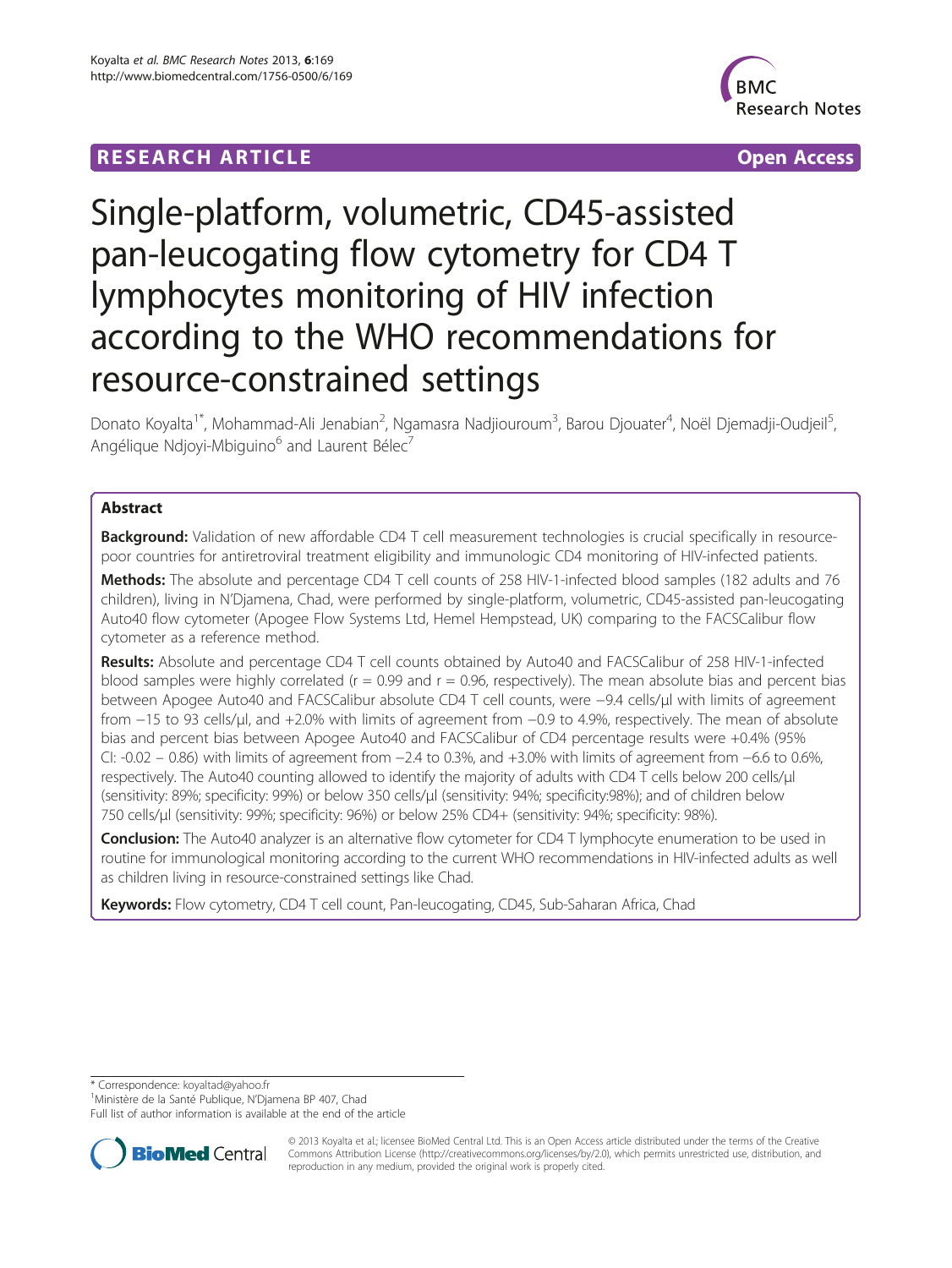## Background

The HIV epidemic remains a major global public health challenge with a total of 33.4 million people living with HIV worldwide [\[1](#page-8-0)]. The past decade has witnessed a remarkable global effort to improve access to HIV antiretroviral therapy (ART). The current guidelines of the World Health Organization (WHO) for scaling up of ART in adults and children living in resource-limited settings [[2,3\]](#page-8-0), emphasize the necessity of laboratory monitoring, which is initially based on immunological assessment by the enumeration of CD4 T lymphocytes, mainly to start ART and monitor patients on ART. In addition, HIV-1 RNA load is now recommended in order to monitor treatment efficacy and early therapeutic failure in patients on ART as well as to monitor therapeutic switch [[4,5\]](#page-8-0).

CD4 T lymphocytes monitoring typically relies on complex flow cytometry equipment which requires infrastructure and technical skills which are commonly unavailable at rural and remote clinics [\[6\]](#page-8-0). New point-ofcare (POC) CD4 technologies enable testing to be decentralized to these sites and for test results to be provided during the course of the patient visit [\[7\]](#page-8-0). Recent studies have demonstrated that POC CD4 T lymphocytes monitoring can significantly improve rates of ART initiation and reduce patient loss-to-follow-up, which is often high before treatment initiation [[1,8,9](#page-8-0)]. Immediate access to CD4 T cells results may also enable more rapid initiation of prophylactic treatment for opportunistic infections as well as chemotherapy for prevention of mother-to-child transmission at sites where CD4 T lymphocytes levels define the prophylactic drug regimen [[10,11](#page-8-0)]. Affordable CD4 T cell counting has gradually become possible by using simple, compact and robust low-cost new generation of POC flow cytometers operating as single-platform volumetric instruments without the use of expensive microbeads [\[7,12-14\]](#page-8-0). Introduced in 2005, the recently developed Auto40 flow cytometer (Apogee Flow Systems Ltd, Hemel Hempstead, UK; [www.Apogeeflow.com\)](http://www.apogeeflow.com/) was originally designed for military applications [\[15\]](#page-8-0). The Auto40 assay is based on nolyse procedure [[16](#page-8-0)], which avoids the red blood cell lysis step, thereby reducing assay variability due to changes in assay conditions (time and temperature of incubation) as well as differences in the susceptibility of cells to the lysis reagents [\[17\]](#page-8-0). The Auto40 analyzer uses a volumetric syringe moved by a stepper motor that draws and delivers a known sample volume. Therefore, its absolute volumetric counting allows the direct determination of the number of cells per unit of sample volume without the need for reference material such as microbeads [[13,18](#page-8-0)].

Due to the stability of its optical bench, the Auto40 may be used on peripheral stationary as well as mobile flow cytometry unit [\[15\]](#page-8-0). The Auto40 analyzer was initially intended for CD4 T cell enumeration based on primary CD4 gating, and has been validated for measurement of absolute CD4 T cell count by reference to the FACSCount system [\[15\]](#page-8-0). The analyzer has been recently updated for CD4 T cells measurement within 30 minutes, using pan-leucogating protocol with primary CD45 gating followed by secondary CD4 gating, that allows results to be obtained in a single measurement of the CD4 T cell count expressed both in absolute number and in percentage [\[19,20](#page-8-0)], and therefore to address the current WHO recommendations for CD4 T cell measurements in children less than 5 years [\[2](#page-8-0)]. The initial version of Auto40 analyzer based on primary CD4 gating for CD4 T cell enumeration in absolute number has been evaluated positively in [[15\]](#page-8-0); and the current version is based on CD45-assisted panleucogating for CD4 T cell enumeration in absolute number as well as in percentage in Cameroon [[19,20](#page-8-0)].

The WHO strongly recommends scientific publications of effective validation of newly introduced affordable CD4 T cell measurement technologies carried out in the field by several laboratories of different resourcepoor countries, and independently of manufacturers [[6,21\]](#page-8-0). Therefore, the objective of the present study was to perform a novel and independent evaluation of the biological performances of the Auto40 analyzer in the HIV dedicated reference laboratory of the hôpital Militaire d'Instruction, located in N'Djamena, the capital city of Republic of Chad.

# **Methods**

### Clinical specimens and processing

Tripotassium ethylenediamine tetraacetate (K3-EDTA) blood samples obtained by venipuncture in Vacutainer tubes (Becton Dickinson, Franklin Lakes, NJ, USA) were consecutively received in April 2012 (during the dry season) for routine biological monitoring at the reference laboratory of the hôpital de la Liberté, N'Djamena, an institutional reference laboratory devoted to HIV screening and monitoring. Two aliquots of one sample were kept at ambient temperature. No extra specimens were required. All blood samples were unlinked to identifiers. Each aliquot was first subjected to immediate measurement by flow cytometry reference analyzer, at ambient temperature at the hôpital de la Liberté, N'Djamena, and the second aliquot was sent within 4 hours to the hôpital Militaire D'Instruction, N'Djamena, for CD4 T cell count by Auto40 flow cytometer.

The study was approved by the Chad Ministry of Public Health. Written informed consents from all subjects were obtained before study initiation. For children samples, legal children's guardians or parents signed an informed consent.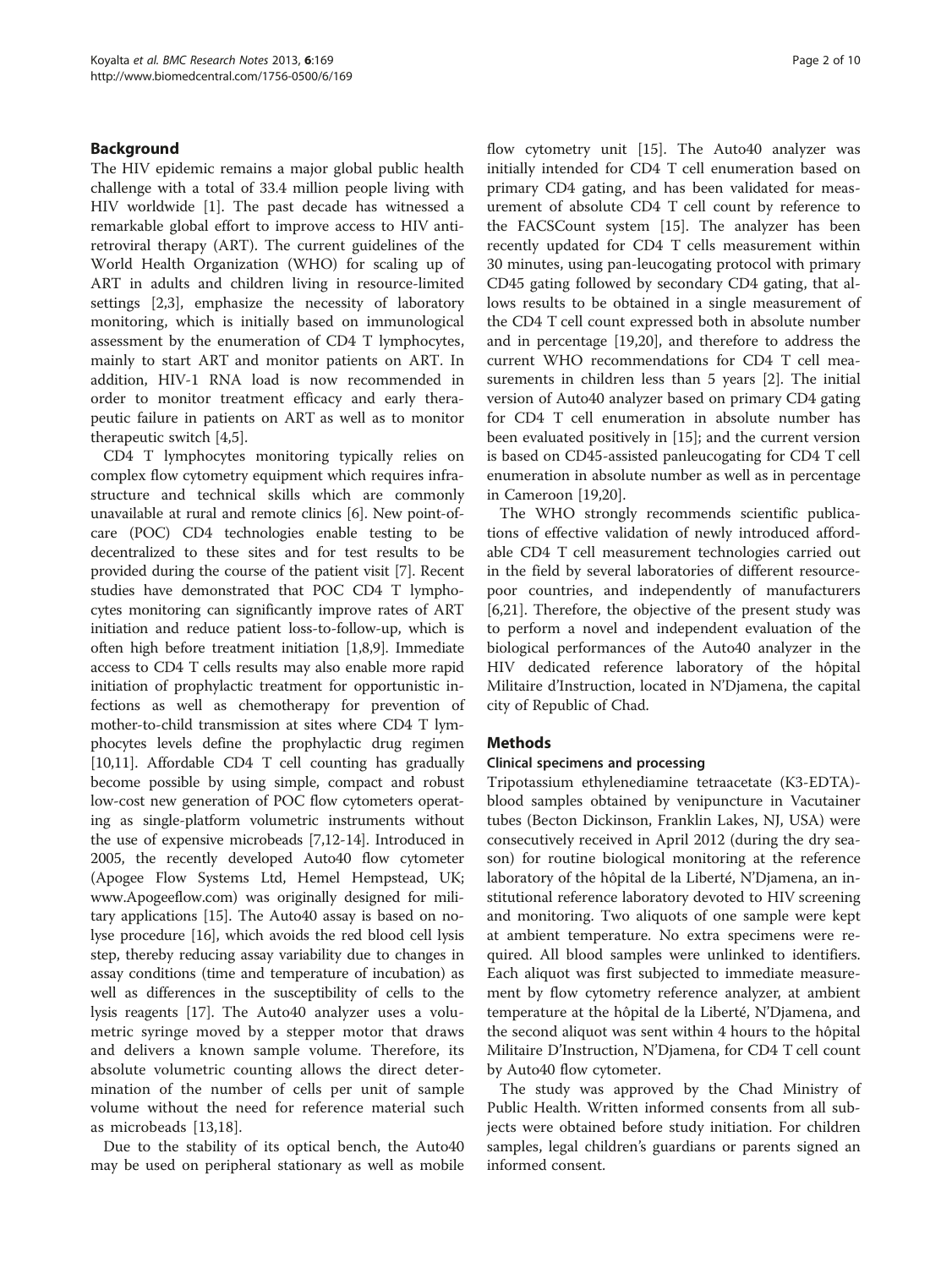# <span id="page-2-0"></span>CD4 T cell quantification and validation of the Auto40 flow cytometer comparing with the FACSCalibur reference flow cytometry method

CD4 T cell quantification was performed in parallel on 2 different flow cytometers: (1) the FACSCalibur [Becton Dickinson Immuno-cytometry System (BDIS), San Jose, CA, USA], a dedicated clinical reference flow cytometer for CD4 T cell counting installed at the hôpital de la Liberté, N'Djamena, using Multitest reagent (BDIS) and MultiSet V2.2 software (BDIS) for calculating the absolute and percentage values of CD4 T cells according to the manufacturer instructions, as previously described [[22,23\]](#page-8-0); and (2) the Auto40 flow cytometer (Apogee Flow Systems Ltd) equipped with a green laser at 532 nm, a side scatter detector, two fluorescence channels and means for direct volumetric counting, without requiring a red blood cell lysis step.

Direct volumetric CD4 T cell measurements were performed on the Auto40 using phycoerythrin (PE) conjugated anti-CD4 and PE-Dyomics649-conjugated

anti-CD45 monoclonal antibodies (Apogee Flow Systems Ltd). The Auto40 analytical procedure avoids the need for a wash step. Briefly, 50 μl of whole EDTA-blood was added into polypropylene test tubes containing predispensed, stabilized monoclonal antibodies. After 25 minutes of incubation at room temperature in the dark, the blood samples were diluted 1:10 in phosphate buffered saline. The no-lyse-no-wash stained samples were run on the Auto40 flow cytometer, and CD4 T cell count was obtained in absolute number and in percentage. Analysis on the Auto40 flow cytometer was automatically performed by the built-in software "Auto-lymphocyte" (Apogee Flow Systems Ltd), with the possibility of controlling and assessing the quality of the data analysis. CD45-positive lymphocytes and monocytes were identified by primary gating on bright CD45 fluorescent cells in a CD45xside scatter dot plot scatter gram (Figure 1A). The CD45 fluorescent polymorphonuclear cells were excluded from the gating according to their high nuclear density. Within the CD45-positive cells, CD4-positive

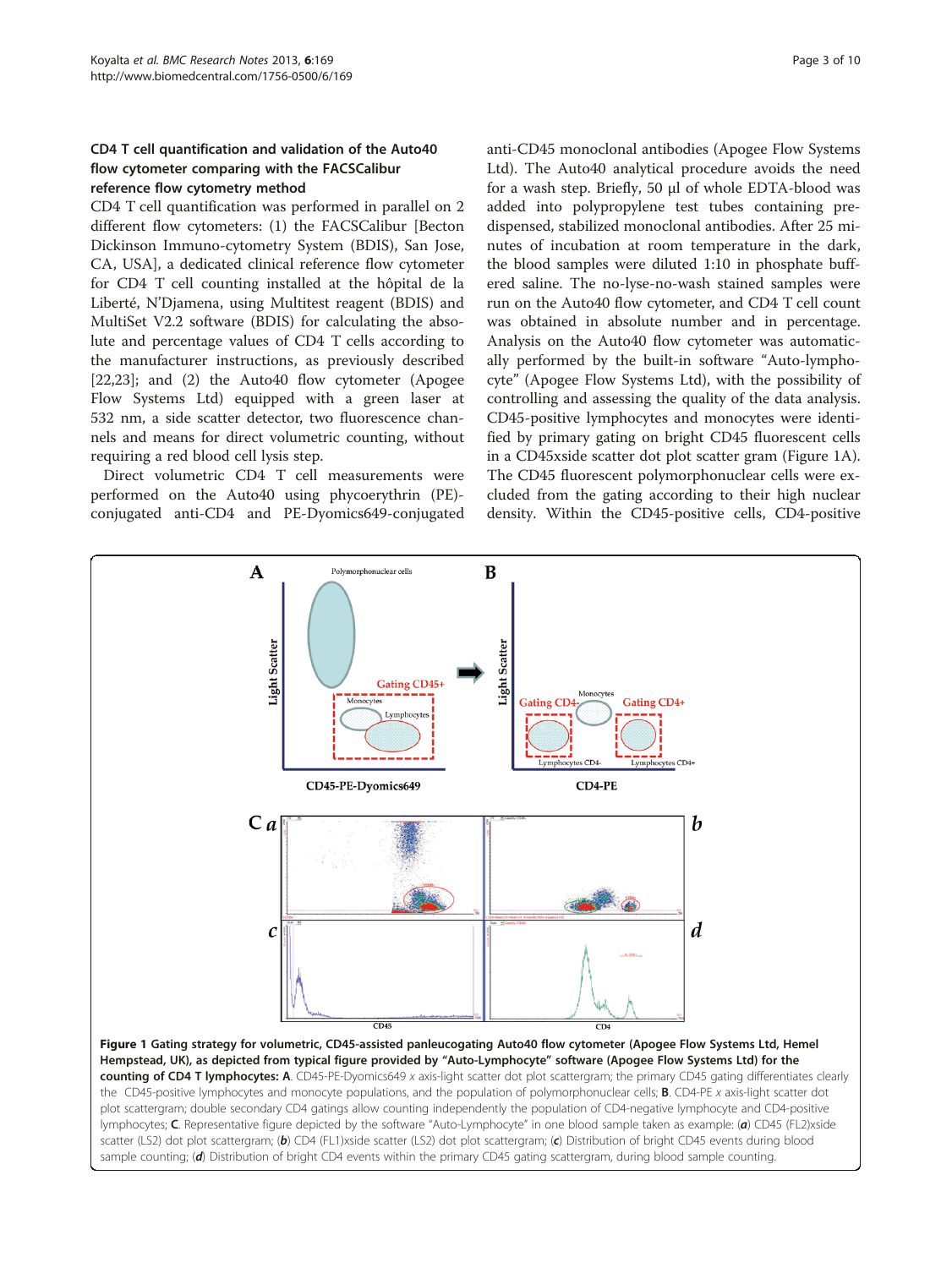and CD4-negative lymphocytes were identified by secondary gating in a CD4xside scatter dot plot scatter gram (Figure [1](#page-2-0)B). CD4-positive T lymphocytes are easily separated for monocytes and CD4-negative lymphocytes, and counted independently. The CD4 T lymphocytes count in absolute number corresponds to the CD4 positive secondary CD4 gating cell populations. The CD4 T lymphocytes count in percentage corresponds to the ratio of CD4-positive lymphocytes count in absolute number to the total CD4-positive and CD4-negative lymphocytes counts, corresponding to the sum of both secondary CD4 gating. The sample reading takes around 2 minutes. Aside from simplifying sample preparation, the software "Auto-lymphocyte" allows automatic reading, and greatly facilitates manipulations by laboratory technicians. The whole procedure is fast and only needs 30 minutes to be completed. According to the manufacturer, the Auto40 flow cytometer has the theoritical capacity of 150 CD4 T cells enumerations per day.

To ensure quality control of the flow cytometric immune-phenotyping method with regard to the performance of the personnel and the instrument, the same lots of reagents were used throughout the study, and all sample preparations and flow cytometric analyses were performed by the same operator for each instrument, as previously reported [[24](#page-8-0)]. Adequate training on the use of reverse pipetting technique and electronic pipette was also provided for each operator. Furthermore, the FACSCalibur photomultiplier tube voltage, sensitivity, and fluorescent compensation settings were optimized prior to sample acquisition. In addition, weekly calibration and internal quality control of the FACSCalibur were performed by using Calibrite beads (BDIS) and FACSComp software (BDIS). Quality control on the Auto40 flow cytometer was primarily assessed by the use of a calibrated bead sample (Apogee cat # 1444 for Auto40-green, Apogee Flow Systems Ltd) at the beginning and end of each session, and on the use of stabilized blood reference samples (Cytofix CD4, CaltagMedsystems Ltd, UK) as an additional external control.

### Statistical analyses

The Method Validator software version 1.1.9.0. (Philippe Marquis, France) and the SAS-PC software (version 8.2, SAS Institute, Cary, North Carolina, USA) were used for statistical analyses. First, correlations between the absolute CD4 T cell counts obtained by the reference FACSCalibur and the Auto40 were established by the Passing-Bablok nonparametric method [[25\]](#page-8-0). Secondly, the agreement between FACSCalibur and Auto40 was depicted by difference plots as proposed by Bland and Altman [[25-27](#page-8-0)] and Pollock et al. [[28](#page-8-0)]. The Bland-Altman and Pollock analyses were carried out to

calculate the mean of absolute and relative bias and limits of agreement, respectively, corresponding to the 95% confidence intervals  $[\pm 1.96 \times \text{standard deviation}]$ (SD)] of the mean absolute and relative bias of all paired measurements [\[27\]](#page-8-0).

To assess the clinical impact of using the Auto40 instead of the FACSCalibur in Chad setting, the sensitivity and the specificity of the Auto40 was calculated to identify patients who had with the FACSCalibur a CD4 T cell count below 200 cells/μl, the threshold of immunerestoration under ART and the threshold for therapeutic initiation according to the 2006-revised WHO recommendations (WHO, 2007), 350 cells/μl, the new threshold for ART initiation for adults and children aged more than 5 years according to the 2010-revised WHO guide-lines [[2\]](#page-8-0), or 750 cells/ $\mu$ l and%CD4+ ≤25%, the new absolute and percent CD4 T cell count WHO thresholds for ART initiation in children aged between 24 and 59 months [\[2](#page-8-0)]. For clinical significance of the measurement differences on treatment decision, the Cohen's k coefficient was calculated on study population [\[29\]](#page-8-0).

### Results

### Accuracy of direct volumetric CD4 T cell measurements by the Auto40 flow cytometer in Chad

A total of 258 EDTA-blood samples with correct preanalytical preparation were obtained from 182 HIV-1 infected adults (median age, 33.3 years; range, 18–59, 60 males), and 76 HIV-1-infected children older than 5 years (median age, 6.2 years; range, 5–17, 35 males). The majority of study patients (74%) were taking ART according to the WHO recommendations for resourcelimited settings, whereas 26% of them were naïve for ART. No pregnant woman was included in the study.

The absolute and relative bias (and the limits of agreement) for CD4 T cell counting in absolute count and percentage are shown in Table [1](#page-4-0) for the study in adults and children, by the Apogee Auto40 flow cytometer and the FACSCalibur, and in Table [2](#page-4-0) at various CD4 T cell count ranges. In addition, the Figure [2](#page-5-0) depicts the Passing-Bablok agreement test and the Bland-Altman analyses between the CD4 T cell count results obtained by Auto40 and FACSCalibur flow cytometers, in absolute number and in percentage, in the 182 study HIV-1 infected adults and 76 HIV-1-infected children older than 5 years.

Mean ± SD of CD4 T cells/μl expressed in absolute number was  $864 \pm 761$  cells/µl (range, 5–5639) by Auto40 flow cytometer, and 975  $\pm$  765 cells/ $\mu$ l (range, 5–5674) by FACSCalibur ( $P > 0.5$ ). The non-parametric Passing-Bablok regression analysis on all 258 available T cell results expressed in absolute count revealed a high correlation between CD4 T cell counts obtained by Auto40 flow cytometer and FACSCalibur  $(r = 0.99)$  with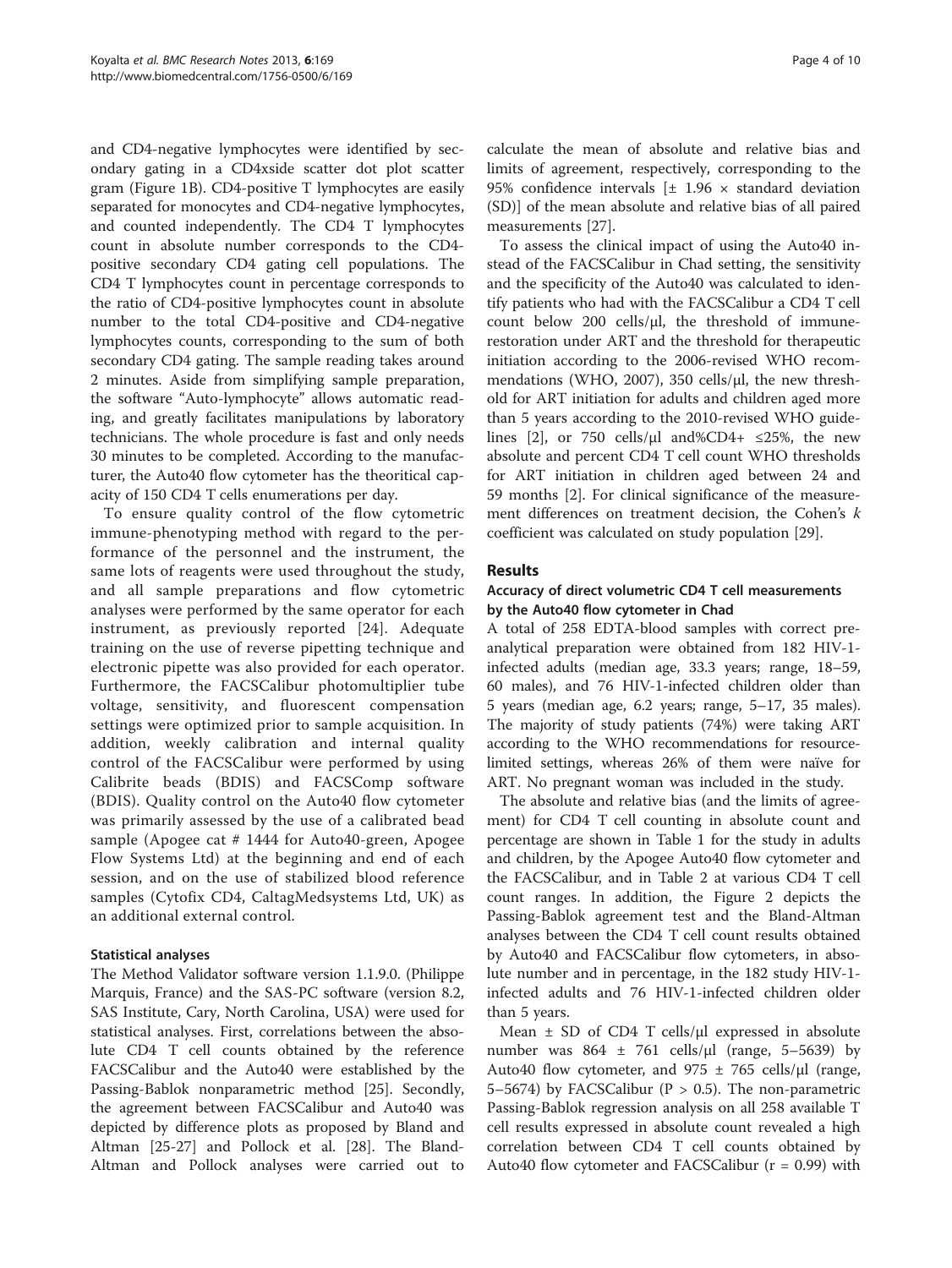<span id="page-4-0"></span>

| Table 1 CD4 T cell counting in absolute cells/ul and percentage in 182 HIV-1-infected adults and 76 HIV-1-infected  |
|---------------------------------------------------------------------------------------------------------------------|
| children older than 5 years, by the Apogee Auto40 flow cytometer at the hôpital Militaire D'Instruction, N'Djamena, |
| Chad, and by the FACSCalibur at the hôpital de la Liberté, N'Diamena                                                |

| Categories                                           |                      | <b>Adults</b>           | Children                |
|------------------------------------------------------|----------------------|-------------------------|-------------------------|
| <b>Number</b>                                        | $N = 182$            | $N = 76$                |                         |
| Absolute CD4 T cells (cells/µl)                      |                      |                         |                         |
| Apogee Auto40                                        | Mean $\pm$ SD        | $627 \pm 591$           | $1432 \pm 821$          |
| <b>FACSCalibur</b>                                   | Mean $\pm$ SD        | $635 \pm 588$           | $1449 \pm 835$          |
| Absolute bias (limits of agreement) <sup>a</sup>     | Mean $(\pm 1.96$ SD) | $-16.0$ ( $-38.2;6.1$ ) | $30.0$ ( $-14.7;88.7$ ) |
| Relative (%) bias (limits of agreement) <sup>b</sup> | Mean $(\pm 1.96$ SD) | $1.0$ ( $-1.8;3.8$ )    | $0.3$ $(-2.2;2.7)$      |
| Percentage of CD4 T cells (%CD4)                     |                      |                         |                         |
| Apogee Auto40                                        | Mean $\pm$ SD        | $29.1 \pm 12.8$         | $32.1 \pm 10.1$         |
| FACSCalibur                                          | Mean $\pm$ SD        | $28.5 \pm 12.5$         | $32.3 \pm 10.6$         |
| Absolute bias (limits of agreement) <sup>a</sup>     | Mean $(\pm 1.96$ SD) | $-3.0$ $(-7.1;1.1)$     | $1.0 (-0.4;2.4)$        |
| Relative (%) bias (limits of agreement) <sup>b</sup> | Mean $(\pm 1.96$ SD) | $-11.0$ ( $-25.8;3.8$ ) | $3.0$ (-1.3;5.3)        |

 $\overline{a}$  The Bland Altman analysis was carried out to calculate the absolute bias and limits of agreement which are the 95% confidence intervals (±1.96 × SD) of the mean bias of all paired measurements in a given category [[27\]](#page-8-0);<br><sup>b</sup> The Pollock analysis was carried out to calculate the relative bias and limits of agreement which are the 95% confidence intervals (±1.96 × SD) of the mea

of all paired measurements in a given category [\[28\]](#page-8-0).

SD: Standard deviation.

a slope of 0.98 (95% IC: 0.96 – 1.01) and an intercept of +4.4 (95% CI: -18.0 – 26.8). The mean absolute bias measured by Bland-Altman analysis, and the mean relative bias measured by Pollock analysis, between CD4 T cells/μl obtained by Apogee Auto40 flow cytometer and FACSCalibur over the entire range of CD4 T cell results, were −9.4 cells/μl (95% CI: -23.5 – 4.7) with limits of agreement from  $-15$  to 93 cells/ $\mu$ l, and  $+2.0\%$  with limits of agreement from −0.9 to 4.9%, respectively.

Mean ± SD CD4 T cell count in percentage was 30.1 ± 12.1%CD4+ (range, 1–87) by Auto40 flow cytometer, and  $29.6 \pm 12.1\% \text{CD}4+$  (range, 1-83) by FACSCalibur  $(P > 0.5)$ . Results of CD4 T cell count in percentage by Auto40 flow cytometer and FACSCalibur were highly

Table 2 CD4 T cell counting in absolute count and percentage in 258 HIV-1-infected individuals, by the Apogee Auto40 flow cytometer at the hôpital Militaire D'Instruction, N'Djamena, Chad, and by the FACSCalibur at the hôpital de la Liberté, N'Djamena, at various CD4 T cell count ranges according to the FACSCalibur results

| <b>Categories</b>                                    |                      | $<$ 200 cells/ $\mu$ l    | 200 - 350 cells/ul           | $> 350$ cells/ $\mu$ l    |  |
|------------------------------------------------------|----------------------|---------------------------|------------------------------|---------------------------|--|
| <b>Number</b>                                        |                      | $N = 27$                  |                              | $N = 188$                 |  |
| Absolute CD4 T cells (cells/µl)*                     |                      |                           |                              |                           |  |
| Apogee Auto40                                        | Mean $\pm$ SD        | $118 \pm 161$             | $278 \pm 129$                | $2990 \pm 3745$           |  |
| FACSCalibur                                          | Mean $\pm$ SD        | $100 \pm 135$             | $215 \pm 103$                | $3017 \pm 3756$           |  |
| Absolute bias (limits of agreement) <sup>a</sup>     | Mean $(\pm 1.96$ SD) | $-4.0$ ( $-33.8$ ; +25.8) | $10.0$ ( $-70.0$ ; $+90.0$ ) | $12.0$ (-160.7; +184.7)   |  |
| Relative (%) bias (limits of agreement) <sup>b</sup> | Mean $(\pm 1.96$ SD) | $62.0$ (-134.0;+258.0)    | $7.0$ $(-27.2;+41.2)$        | $-3.0$ $(-12.4;+6.4)$     |  |
| Percent CD4 T cells (%CD4)**                         |                      |                           |                              |                           |  |
| Apogee Auto40                                        | Mean $\pm$ SD        | $10.0 \pm 12.7$           | $19.5 \pm 6.3$               | $55.1 \pm 44.5$           |  |
| FACSCalibur                                          | Mean $\pm$ SD        | $9.0 \pm 11.3$            | $18.0 \pm 4.2$               | $53.3 \pm 41.7$           |  |
| Absolute bias (limits of agreement) <sup>a</sup>     | Mean $(\pm 1.96$ SD) | $1.0$ ( $-1.8;+3.8$ )     | $2.0$ (-2.3; +6.3)           | $2.0$ (-3.4;+7.4)         |  |
| Relative (%) bias (limits of agreement) <sup>b</sup> | Mean $(\pm 1.96$ SD) | $6.0$ ( $-10.3;+22.3$ )   | $7.0$ ( $-13.2;+27.2$ )      | $2.0$ ( $-4.6$ ; $+8.6$ ) |  |

\* Results in absolute CD4 T cell counts by Auto40 and FACSCalibur were correlated using the non-parametric Passing–Bablok regression analysis (< 200 cells/μl: r = 0.86, slope = 1.11, intercept = −12.0; 200 – 350 cells/μl: r = 0.68, slope = 1.31, intercept = −96.5; > 350 cells/μl: r = 0.98, slope = 1.02, intercept = −24.8); \*\* Results in percentage CD4 T cell counts by Auto40 and FACSCalibur were correlated using the non-parametric Passing–Bablok regression analysis (< 200 cells/ µl:  $r = 0.89$ , slope = 1.00, intercept = 0.0; 200 – 350 cells/µl:  $r = 0.89$ , slope = 1.00, intercept = 0.0; > 350 cells/µl:  $r = 0.95$ , slope = 1.00, intercept = 0.0);<br><sup>a</sup> The Bland Altman analysis was carried out to calcu

mean bias of all paired measurements in a given category [[27\]](#page-8-0);<br><sup>b</sup> The Pollock analysis was carried out to calculate the relative bias and limits of agreement which are the 95% confidence intervals (±1.96 × SD) of the mea of all paired measurements in a given category [\[28\]](#page-8-0).

SD: Standard deviation.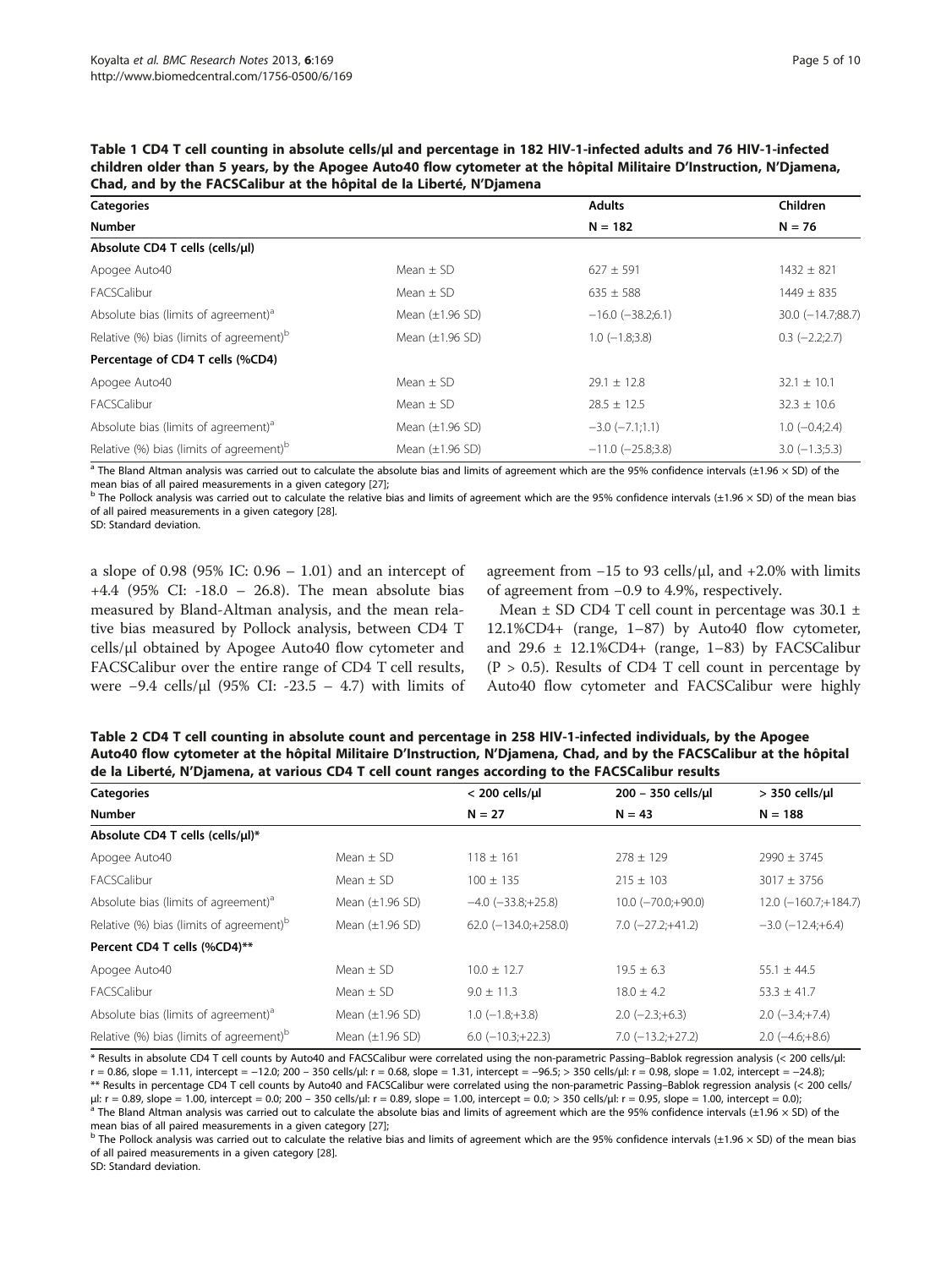<span id="page-5-0"></span>

correlated by regression analysis  $(r = 0.96)$  with a slope of 0.96 (95% IC:  $0.92 - 0.99$ ) and an intercept of  $+1.7$ (95% CI: 0.6 – 2.9). The mean of absolute bias and relative bias between percentage of CD4 T cells obtained by Auto40 flow cytometer and FACSCalibur were +0.4% CD4 (95% CI:  $-0.02 - 0.86$ ) with limits of agreement from  $-2.4$  to 0.3%CD4, and  $+3.0\%$  with limits of agreement from −6.6 to 0.6%, respectively.

The number of outliers showed a trend to be higher when the CD4 T cell count was expressed in absolute count  $(16/258 = 6.2%)$  than when it was given in percentage  $(10/258 = 3.9%)$ , although the difference was not statistically significant (P = 0.22 by Student t test).

# Sensitivity and specificity to identify clinically-relevant thresholds by the Auto40 flow cytometer

The sensitivity and specificity of CD4 T cell counting by the Auto40 flow cytometer to identify the patients with less or more than 200 CD4 T cells/μl, 350 CD4 T cells/ μl, 750 CD4 T cells/μl and 25%CD4+, were calculated on the 258 available CD4 T cell count measurements, and are depicted in the Table [3](#page-6-0). Whatever the thresholds considered, the concordance between the Auto40 flow cytometer and FACSCalibur methods was high, and the decision did not differ between study blood samples according to both methods ( $κ = 0.96$  to 0.98;  $P < 0.01$ ).

### **Discussion**

In the present study, we carried out a new evaluation of the biological performances of the Auto40 flow cytometer in Chad focusing on the HIV-infected adult and children populations, independently of the manufacturer, and in complement to those previously reported in Senegal [\[15\]](#page-8-0) and Cameroon [\[19](#page-8-0)]∙ Indeed, several evaluations by at least 3 independent laboratories in the field are strongly recommended for effective validation of the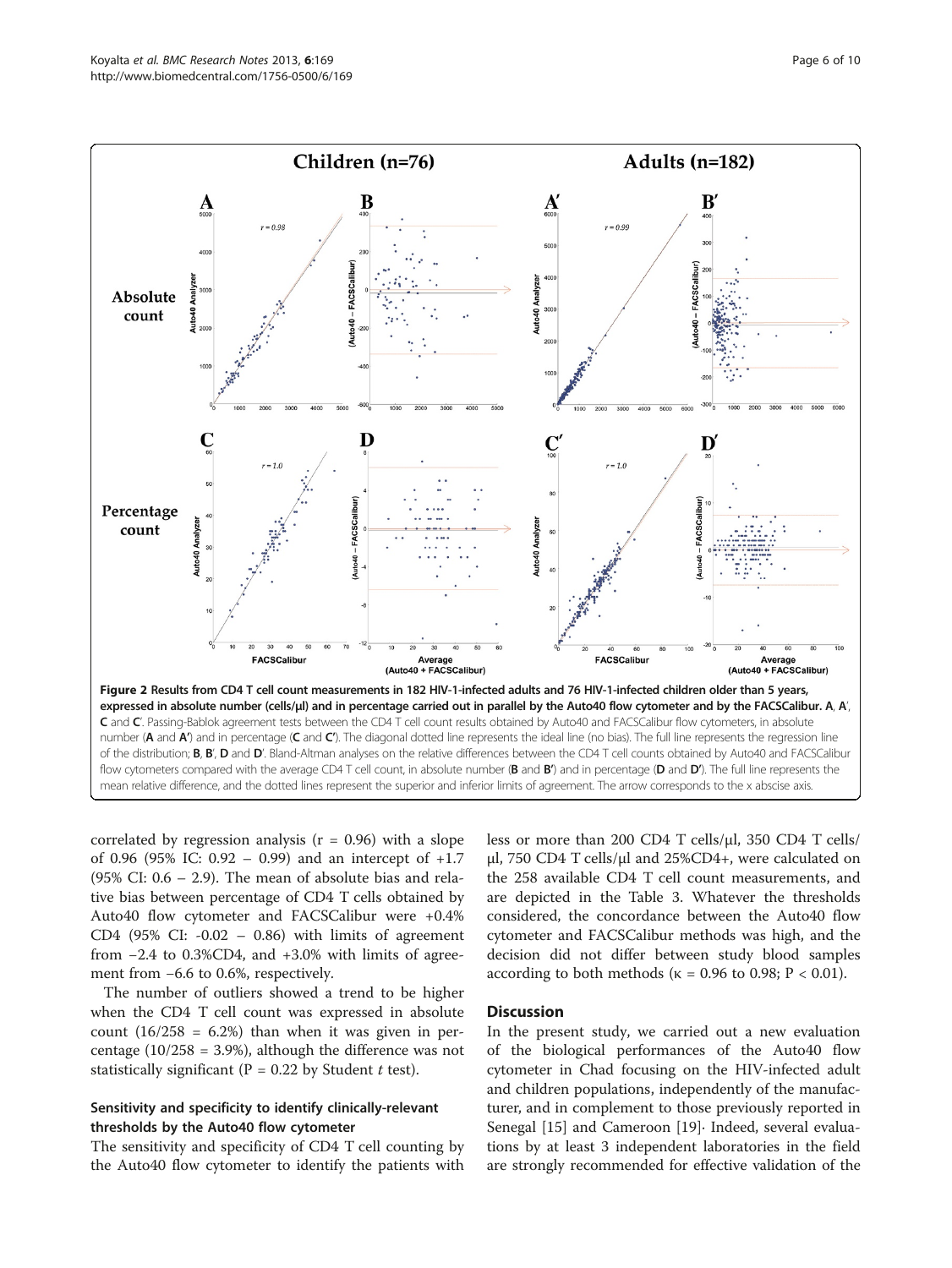<span id="page-6-0"></span>

| Table 3 The sensitivity and specificity of CD4 T cell counting by the Auto40 to identify patients having less than     |
|------------------------------------------------------------------------------------------------------------------------|
| (or more than) 200 CD4 T cells/ul, 350 CD4 T cells/ul, 750 CD4 T cells/ul and 25%CD4+, calculated on the 258 available |
| <b>CD4 T cell count measurements</b>                                                                                   |

|                   |                       | Sensitivity | Specificity | Cohen's $\kappa$ coefficient <sup>&gt;</sup> |
|-------------------|-----------------------|-------------|-------------|----------------------------------------------|
|                   | 200 CD4 T cells/µl*   | 89%         | 99%         | 0.97                                         |
| <b>Thresholds</b> | 350 CD4 T cells/ul**  | 94%         | 98%         | 0.98                                         |
|                   | 750 CD4 T cells/µl*** | 99%         | 96%         | 0.97                                         |
|                   | 25%CD4                | 94%         | 98%         | 0.96                                         |

\* 200 CD4 T cells/μl: Threshold of immune-restoration under antiretroviral treatment and the threshold for therapeutic initiation according to the 2006-revised WHO recommendations [[30\]](#page-8-0):

\*\* 350 CD4 T cells/μl: New WHO threshold for antiretroviral treatment initiation in adults and children aged more than 5 years [\[3\]](#page-8-0);

\*\*\* 750 CD4 T cells/μl and 25%CD4+: WHO thresholds for antiretroviral treatment initiation in children aged between 24 and 59 months [[2](#page-8-0)]; \$

<sup>S</sup>A 10% bilateral range (i.e., counts between 190 and 210 CD4 T cells/μl for the threshold at 200 CD4 T cells/μl; counts between 332 and 367 CD4 T cells/μl for the threshold at 350 CD4 T cells/µl; counts between 712 and 787 CD4 T cells/µl for the threshold at 750 CD4 T cells/µl; and counts 23.7 and 26.2%CD4+ for the threshold at 25%CD4+) were considered similar.

newly introduced affordable CD4 T cell measurement technologies to be used in resources-constrained settings [[6,21\]](#page-8-0). Our results confirm that the Auto40 flow cytometer, whether operated in the field in Chad by a laboratory technician, has an acceptable performance compared with the FACSCalibur for CD4 T cell quantification expressed in absolute number as well as in percentage in HIV-infected adult and children patients. The Auto40 flow cytometer results in absolute number and percentage which gave high correlations with those obtained by the reference flow cytometer method. The correlation was maintained at different CD4 T cell count ranges over all the dynamic range of values in absolute number (until 5639 CD4 T cells/μl) as well as in percentage (until 83%CD4+). CD4 T cell counting by CD45-assisted Auto40 allowed to identify the majority of adults with CD4 T cells below 200 cells/μl or 350 cells/μl, and of children below 750 cells/μl or 25%CD4+, demonstrating the capacity of Auto40 to accurately assess the major thresholds in absolute number (200 cells/ μl, 350 cells/μl and 750 cells/μl) or in percentage  $(25\%$ CD4+), used in clinical practice to initiate or follow ART in adults and children. Taken together, these findings demonstrate that the simplified, single-platform, volumetric, CD45-assisted pan-leucogating Auto40 flow cytometer is a reliable alternative flow cytometer for CD4 T lymphocyte enumeration to be used in routine for immunological monitoring according to the 2010 revised WHO recommendations in HIV-infected adults as well as children living in resource-constrained settings.

Our study confirms and extends the interest of the Auto40 analyzer for CD4 T cell enumeration in developing countries, as recently reported in Senegal by Dieye et al. [[15\]](#page-8-0), and in Cameroon by Mbopi-Kéou et al. [\[20](#page-8-0)]. The Senegalese validation used the initial Auto40 version based on primary CD4 gating and focused exclusively on CD4 T cell counting in absolute number [\[15](#page-8-0)]. However, as the percentage of CD4 T cells is essential

for monitoring HIV disease progression in children less than 5 years [\[2,14](#page-8-0)], the primary CD4 gating format of the Auto40 analyzer that only measure absolute CD4 T cell numbers, was being modified by the manufacturer in 2006 to measure the percentage CD4 T cells. Thus, our observations extent the previous study in Senegal, by demonstrating that the updated version of the Auto40 flow cytometer, now based on a pan-leucogating protocol using anti-CD45 and anti-CD4 monoclonal antibodies, is not only valid for CD4 T cell enumeration in absolute number, but also in percentage. Finally, the present validation of the Auto40 analyzer in Chad reinforces and improves the previous Senegalese and Cameroonese conclusions on the clinical interest of the Auto40 flow cytometer for immunological monitoring of HIV-infected adult and children. The present study however was conducted under controlled conditions in a reference laboratory and by qualified technicians. Further studies are needed to confirm the reliability of the Auto40 analyzer for routine usage in the field.

Immunophenotyping by flow cytometry is the reference method for the enumeration of the CD4 marker on T lymphocytes [\[31](#page-8-0)]. Initially, the use of large panel of reagents and stringent gating techniques for full lymphocyte subset analysis has been shown to be superfluous and expensive [[32\]](#page-8-0). The simplified flow cytometric panleucogating protocol is based on a sequential strategy by initially gating on the total white blood cell population (CD45-positive population), which then serves as the common denominator to enumerate CD4-positive T lymphocytes instead of primarily gating on the error prone lymphocyte population [[33\]](#page-9-0). The specific use of the side scatter parameter allows for the discrimination of monocytes due to the high side scatter and low CD4 expression of monocytes thereby enabling accurate CD4-positive T cell enumeration. The CD4-positive lymphocytes are low side scatter and high CD4 expressing cells [\[34](#page-9-0)]. The pan-leucogating method has been demonstrated to allow accurate CD4 T cell counting, when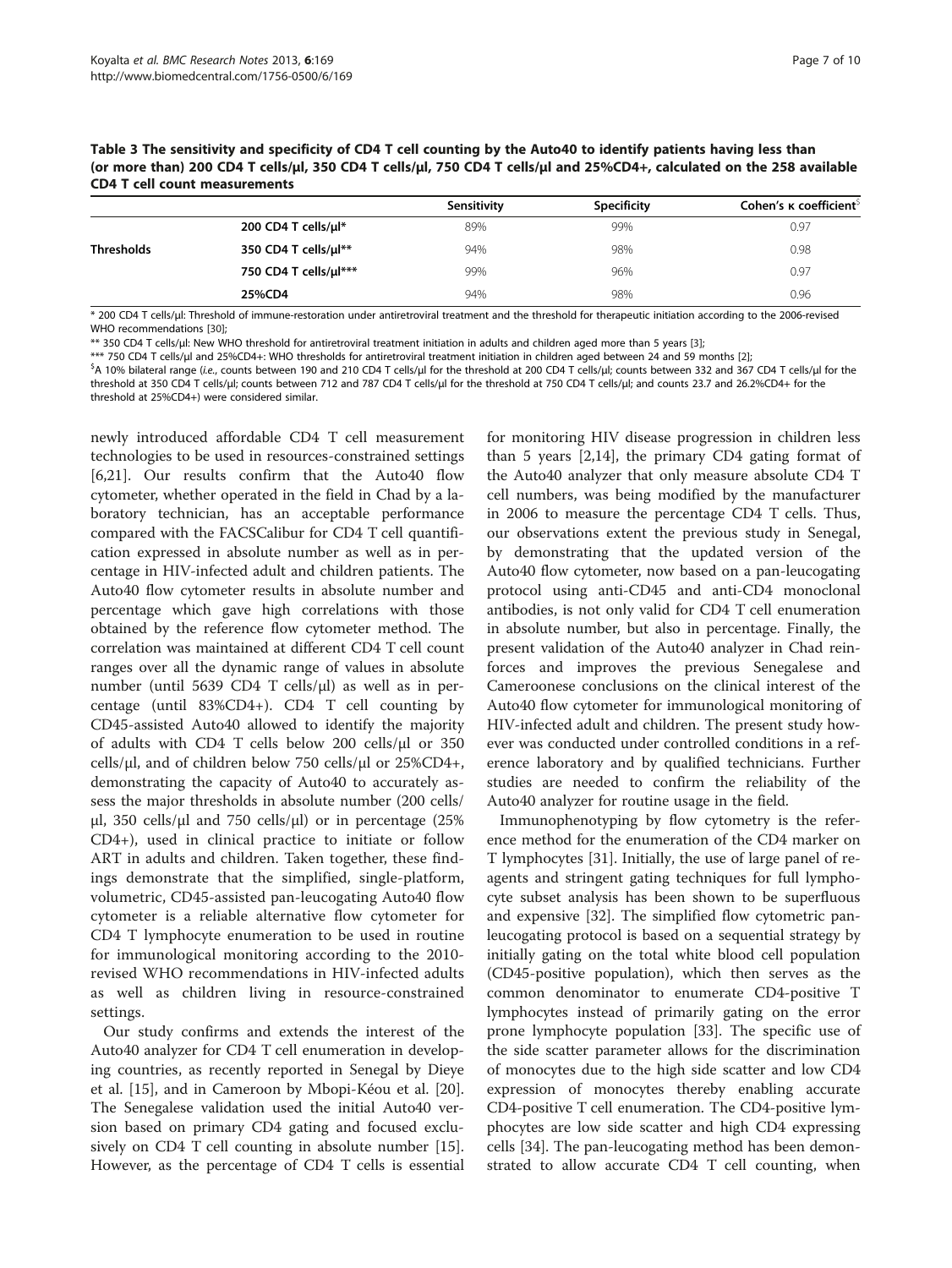used in dual platforms [\[34](#page-9-0)-[36](#page-9-0)] as well as single-platforms, either volumetric [[37](#page-9-0)] or bead-based [\[38,39\]](#page-9-0).

The performance of single-platform, volumetric flow cytometric systems operating with CD45-based gating and generic monoclonal antibodies has been previously reported for a limited number of commercially available analyzers, including mainly the microcapillary-based Guava AutoCD4/CD4%™ (Merck Millipore LS International Hayward, CA, USA) [[24](#page-8-0)] and the CyFlow SL\_3™ (Partec GmbH, Munster, Germany) [\[40](#page-9-0)]. Both latter analyzers have proven their usefulness for validated absolute and percentage of CD4 T cell counting in the field [\[24](#page-8-0)[,40\]](#page-9-0). These single-platforms using only a flow cytometer and volumetric systems allow counting CD4 T cells in a fixed volume, thus leading to a considerable reduction in the costs of CD4-positive T cell enumeration by comparison to microbead-based systems [\[31](#page-8-0)]. In addition, the compact low-range single-platforms Auto40 and CyFlow SL\_3™ are portable desk-top flow cytometers that does not require optical alignment, can run on a 12-volt car battery, and can be connected to a laptop computer, suggesting their possible use in health care mobile unit that could make CD4 T cell enumeration available in remote or hard-to-reach locations, as previously shown for the Auto40 flow cytometer installed in health mobile unit in Cameroon [\[20](#page-8-0)]. These observations raise the issue of decentralization of immunological monitoring in large areas where laboratories are remote, using health mobile units capable of performing screening and immunological monitoring of HIV-infected patients [\[20](#page-8-0)[,41\]](#page-9-0).

One of the additional main features of the Auto40 analyzer is the use of stabilized monoclonal antibodies. The assay reagents can be stored for prolonged period of time (up to 12 months) at high temperature without any loss of biological activity [[42\]](#page-9-0). The use of thermoresistant reagents allowed reliable measurements of CD4 T cell count, both in absolute and percentage terms, under unfavourable conditions like high temperatures in the tropics, as in remote areas where the conditions met for the storage of reagents (cold chain), particularly during shipment and delivery, is not guaranteed [\[43](#page-9-0)]. The thermo-stable monoclonal antibodies used in the present study can be kept for as long as one year at room temperature, i.e. 30°C, and has been chosen for all laboratories equipped by an Auto40 flow cytometer in Chad. The possibility of long-term storage of reagents at room temperature for one year should facilitate the planning of laboratory activities and reduce the costs related to loss of reagents stability. Overall, the use of thermo-stable reagents increases the accessibility to flow cytometry testing. However, while the manufacturing costs related to the antibody stabilization procedure does not exceed 15% of the original cost [[42](#page-9-0)], the final sale prices of thermo-resistant reagents marketed by Inodia

(France) is higher than 40% compared to those of liquid reagents.

In the present study, all specimens used for the evaluation were fresh and not travelled. This practice represents the current situation in Chad. Indeed, there is no organization of blood samples transportation thorough the country, mainly because of heavy logistical constrained in a very large country, which is furthermore affected by a hard tropical climate. In contrast, the socalled "Conseil National de Lutte contre le SIDA", N'Djamena, Chad decided to decentralize the CD4 analyzers, and acquired from 2003 to 2012 around twenty CD4 analyzers to be installed in laboratory facilities thorough the country.

The accurate determination of CD4 T cells is of crucial clinical importance for caring adults or children infected with HIV or suffering from AIDS. Although classical flow cytometry represents the reference method for CD4 T cell enumeration, the feasibility of flow cytometric methods in the field remains controversial in resourcepoor settings [[8\]](#page-8-0). In the Cameroonese experience, welltrained technicians were able to use the Auto40 flow cytometer with low intra- and inter- run precisions ranging from 4.8% to 5.5% and from 5.3% to 7.9%, respectively, thus less than 10% [\[19,20](#page-8-0)], considered as acceptable for routine clinical practice [[15\]](#page-8-0), and comparable to other published reports using single-platform flow cytometers [[10](#page-8-0),[24](#page-8-0),[40](#page-9-0),[44](#page-9-0)]. The low observed variability of the Auto40 flow cytometer confirmed that singleplatform flow cytometric methods are more reproducible than dual-platform [\[45](#page-9-0)]. Higher precisions for high than for low CD4 T cell count have been previously reported with single-platform volumetric flow cytometric method [[40\]](#page-9-0). Finally, the Auto40 system showed a high capacity of accurately discriminate CD4 T cell values around the relevant CD4 T cells thresholds recommended by the 2010-revised WHO guidelines to initiate and follow ART in HIV-infected adults or children, as previously reported [[15,19](#page-8-0),[46](#page-9-0)].

#### Conclusions

In conclusions, the Auto40 flow cytometer constitutes a promising system for performing single-platform absolute and percent CD4 T lymphocyte counts with excellent reproducibility, and should facilitate wider access to CD4 T cell enumeration for adults and children infected with HIV infection living in resourceconstrained countries.

#### Competing interests

The authors declare that they have no competing interests.

#### Authors' contributions

DK, ANM and LB conceived and designed the research, and analyzed the results, performed the statistical analyses and drafted the manuscript with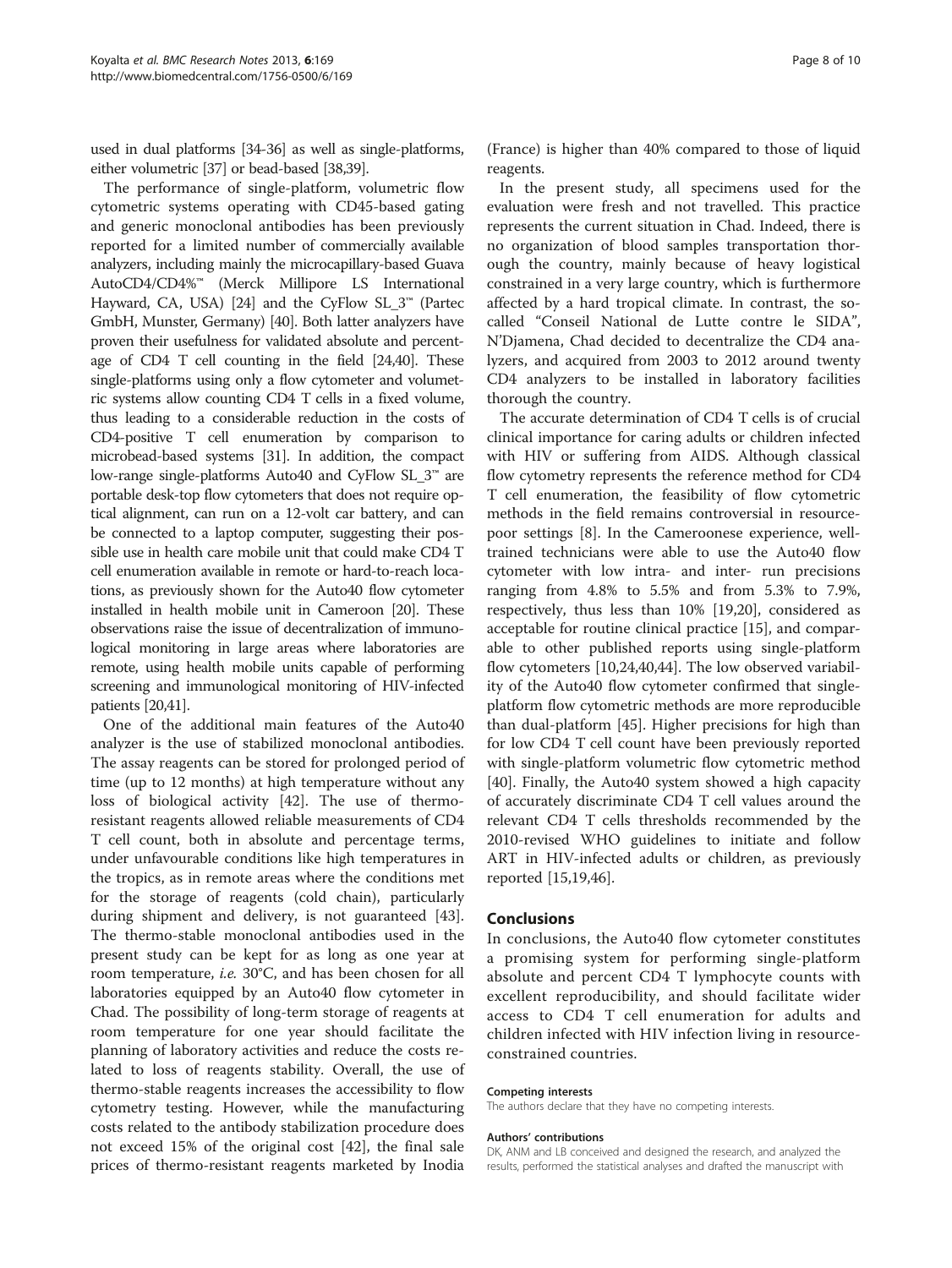<span id="page-8-0"></span>MAJ; DK and NN have performed the experiments; BD was directly involved in the implementation of Auto40 analyzers in Chad; NDO discussed the medical validity of CD4 T counting by the Auto40 analyzer. All authors read and approved the final manuscript.

#### Acknowledgments

The authors are grateful to the hôpital d'Instruction des Armées, N'Djamena, Chad, for making this evaluation possible and to the hôpital de la Liberté, N'Djamena, for performing the analyses on the FACSCalibur. We thank Hota Mathieu for hepful technical assistance. The study was carried out completely independently of the Auto40 manufacturer. Dr. M.A. Jenabian is supported by a CANFAR/CTN Postdoctoral Fellowship Award.

#### Author details

<sup>1</sup>Ministère de la Santé Publique, N'Djamena BP 407, Chad. <sup>2</sup>Chronic Viral Illness Service and Research Institute of the McGill University Health Centre, Montreal, Canada. <sup>3</sup>Hôpital de la Liberté, N'Djamena, Chad. <sup>4</sup>Conseil National de Lutte contre le SIDA, Primature, N'Djamena, Chad. <sup>5</sup>Organisation Mondiale de la Santé, Représentation du Tchad, N'Djamena, Chad. <sup>6</sup>Laboratoire National de Référence des Maladies Sexuellement Transmissibles et du SIDA, Département de Microbiologie, Faculté de Médecine de Libreville, Université des Sciences de la Santé, Libreville, Gabon. <sup>7</sup>Laboratoire de virologie, hôpital Européen Georges Pompidou, and Faculté de Médecine Paris Descartes, Université Paris Descartes (Paris V), Sorbonne Paris Cité Paris, France.

#### Received: 10 October 2012 Accepted: 25 April 2013 Published: 30 April 2013

#### References

- 1. UNAIDS: Global report on the global AIDS epidemic. 2010. Available at [http://](http://www.unaids.org/globalreport/global_report.htm) [www.unaids.org/globalreport/global\\_report.htm](http://www.unaids.org/globalreport/global_report.htm).
- 2. World Health Organization: World Health Organization (WHO) recommendations. Antiretroviral therapy for HIV infection in infants and children: toward universal access. 2010. [http://whqlibdoc.who.int/](http://whqlibdoc.who.int/publications/2010/9789241599801_eng.pdf) [publications/2010/9789241599801\\_eng.pdf](http://whqlibdoc.who.int/publications/2010/9789241599801_eng.pdf).
- 3. World Health Organization: World Health Organization (WHO) recommendations antiretroviral therapy for HIV infection in adults and adolescents. Antiretroviral therapy for a public health approach 2010 revision. 2010. [http://whqlibdoc.who.int/publications/2010/9789241599764\\_eng.pdf.](http://whqlibdoc.who.int/publications/2010/9789241599764_eng.pdf)
- Belec L, Bonn JP: Challenges in implementing HIV laboratory monitoring in resource-constrained settings: how to do more with less. Future Microbiol 2011, 6(11):1251–1260.
- 5. Belec L, Mbopi-Keou FX, Gershy-Damet GM, Mboup S: HIV laboratory monitoring for effective ART in Africa. Lancet Infect Dis 2012, 12(6):430.
- 6. Mandy F, Janossy G, Bergeron M, Pilon R, Faucher S: Affordable CD4 T-cell enumeration for resource-limited regions: a status report for 2008. Cytometry B Clin Cytom 2008, 74(Suppl 1):S27–S39.
- Murtagh MM: UNITAIDS Technical Report. HIV/AIDS diagnostic landscape. 2011. [http://www.unitaid.eu/images/marketdynamics/publications/](http://www.unitaid.eu/images/marketdynamics/publications/unitaid_md_technical_report_diagnostics_landscape_web.pdf) [unitaid\\_md\\_technical\\_report\\_diagnostics\\_landscape\\_web.pdf.](http://www.unitaid.eu/images/marketdynamics/publications/unitaid_md_technical_report_diagnostics_landscape_web.pdf)
- 8. Jani IV, Sitoe NE, Chongo PL, Alfai ER, Quevedo JI, Tobaiwa O, Lehe JD, Peter TF: Accurate CD4 T-cell enumeration and antiretroviral drug toxicity monitoring in primary healthcare clinics using point-of-care testing. AIDS 2011, 25(6):807–812.
- 9. Miller CM, Ketlhapile M, Rybasack-Smith H, Rosen S: Why are antiretroviral treatment patients lost to follow-up? A qualitative study from South Africa. Trop Med Int Health 2010, 15(Suppl 1):48–54.
- 10. Lynen L, Teav S, Vereecken C, De Munter P, An S, Jacques G, Kestens L: Validation of primary CD4 gating as an affordable strategy for absolute CD4 counting in Cambodia. J Acquir Immune Defic Syndr 2006, 43(2):179–185.
- 11. Miiro G, Nakubulwa S, Watera C, Munderi P, Floyd S, Grosskurth H: Evaluation of affordable screening markers to detect CD4+ T-cell counts below 200 cells/mul among HIV-1-infected Ugandan adults. Trop Med Int Health 2010, 15(4):396–404.
- 12. Peter TF, Shimada Y, Freeman RR, Ncube BN, Khine AA, Murtagh MM: The need for standardization in laboratory networks. Am J Clin Pathol 2009, 131(6):867–874.
- 13. Dieye TN, Vereecken C, Diallo AA, Ondoa P, Diaw PA, Camara M, Karam F, Mboup S, Kestens L: Absolute CD4 T-cell counting in resource-poor settings: direct volumetric measurements versus bead-based clinical flow cytometry instruments. J Acquir Immune Defic Syndr 2005, 39(1):32-37.
- 14. O'Gorman MR, Zijenah LS: CD4 T cell measurements in the management of antiretroviral therapy–A review with an emphasis on pediatric HIVinfected patients. Cytometry B Clin Cytom 2008, 74(Suppl 1):S19–S26.
- 15. Dieye TN, Diaw PA, Daneau G, Wade D, Sylla Niang M, Camara M, Diallo AA, Toure Kane C, Diop Ndiaye H, Mbengue B, et al: Evaluation of a flow cytometry method for CD4 T cell enumeration based on volumetric primary CD4 gating using thermoresistant reagents. J Immunol Methods 2011, 372(1–2):7–13.
- 16. Hoffman RA, Kung PC, Hansen WP, Goldstein G: Simple and rapid measurement of human T lymphocytes and their subclasses in peripheral blood. Proc Natl Acad Sci USA 1980, 77(8):4914–4917.
- 17. Brando B, Barnett D, Janossy G, Mandy F, Autran B, Rothe G, Scarpati B, D'Avanzo G, D'Hautcourt JL, Lenkei R, et al: Cytofluorometric methods for assessing absolute numbers of cell subsets in blood. European Working Group on Clinical Cell Analysis. Cytometry 2000, 42(6):327–346.
- 18. Mercolino TJ, Connelly MC, Meyer EJ, Knight MD, Parker JW, Stelzer GT, DeChirico G: Immunologic differentiation of absolute lymphocyte count with an integrated flow cytometric system: a new concept for absolute T cell subset determinations. Cytometry 1995, 22(1):48–59.
- 19. Mbopi-Keou FX, Mion S, Sagnia B, Belec L: Validation of a single-platform, volumetric, CD45-assisted PanLeucogating Auto40 flow cytometer to determine the absolute number and percentages of CD4 T cells in resource-constrained settings using Cameroonian patients' samples. Clin Vaccine Immunol 2012, 19(4):609–615.
- 20. Mbopi-Keou FX, Sagnia B, Ngogang J, Angwafo FF 3rd, Colizzi V, Montagnier L, Belec L: Validation of a single-platform, volumetric, flow cytometry for CD4 T cell count monitoring in therapeutic mobile unit. J Transl Med 2012, 10:22.
- 21. World Health Organization: World Health Organization (WHO) Consultation on Technical and Operational Recommendations for Scale-Up of Laboratory Services and Monitoring HIV Antiretroviral Therapy in Resource-Limited Settings (13–15 December 2004: Geneva, Switzerland). 2005. [http://www.who.int/hiv/](http://www.who.int/hiv/pub/meetingreports/labmeetingreport.pdf) [pub/meetingreports/labmeetingreport.pdf](http://www.who.int/hiv/pub/meetingreports/labmeetingreport.pdf).
- 22. Sagnia B, Ateba Ndongo F, Ndiang Moyo Tetang S, Ndongo Torimiro J, Cairo C, Domkam I, Agbor G, Mve E, Tocke O, Fouda E, et al: Reference values of lymphocyte subsets in healthy, HIV-negative children in Cameroon. Clin Vaccine Immunol 2011, 18(5):790–795.
- 23. Schnizlein-Bick CT, Spritzler J, Wilkening CL, Nicholson JK, O'Gorman MR: Evaluation of TruCount absolute-count tubes for determining CD4 and CD8 cell numbers in human immunodeficiency virus-positive adults. Site Investigators and The NIAID DAIDS New Technologies Evaluation Group. Clin Diagn Lab Immunol 2000, 7(3):336–343.
- 24. Pattanapanyasat K, Phuang-Ngern Y, Sukapirom K, Lerdwana S, Thepthai C, Tassaneetrithep B: Comparison of 5 flow cytometric immunophenotyping systems for absolute CD4+ T-lymphocyte counts in HIV-1-infected patients living in resource-limited settings. J Acquir Immune Defic Syndr 2008, 49(4):339–347.
- 25. Passing H, Bablok: A new biometrical procedure for testing the equality of measurements from two different analytical methods. Application of linear regression procedures for method comparison studies in clinical chemistry, Part I. J Clin Chem Clin Biochem 1983, 21(11):709–720.
- 26. Bland JM, Altman DG: Statistical methods for assessing agreement between two methods of clinical measurement. Lancet 1986, 1(8476):307–310.
- 27. Bland JM, Altman DG: Measuring agreement in method comparison studies. Stat Methods Med Res 1999, 8(2):135–160.
- 28. Pollock MA, Jefferson SG, Kane JW, Lomax K, MacKinnon G, Winnard CB: Method comparison–a different approach. Ann Clin Biochem 1992, 29(Pt 5):556–560.
- 29. Cohen J: A coefficient of agreement for nominal scales. Educ Psychol Meas 1960, 20:37–46.
- 30. World Health Organization: Antiretroviral therapy for HIV treatment of adults and adolescents: recommendations for a public health approach 2006 revision. 2007. [http://www.who.int/hiv/pub/guidelines/adult/en/index.html.](http://www.who.int/hiv/pub/guidelines/adult/en/index.html)
- 31. Baum LL, Crowe S, Landay AL: Advances in CD4 cell enumeration in resource-poor countries. Curr Opin HIV AIDS 2007, 2(3):234–240.
- 32. Mandy FF, Nicholson JK, McDougal JS: Guidelines for performing single-platform absolute CD4+ T-cell determinations with CD45 gating for persons infected with human immunodeficiency virus. Centers for Disease Control and Prevention. MMWR Recomm Rep 2003, 52(RR-2):1–13.